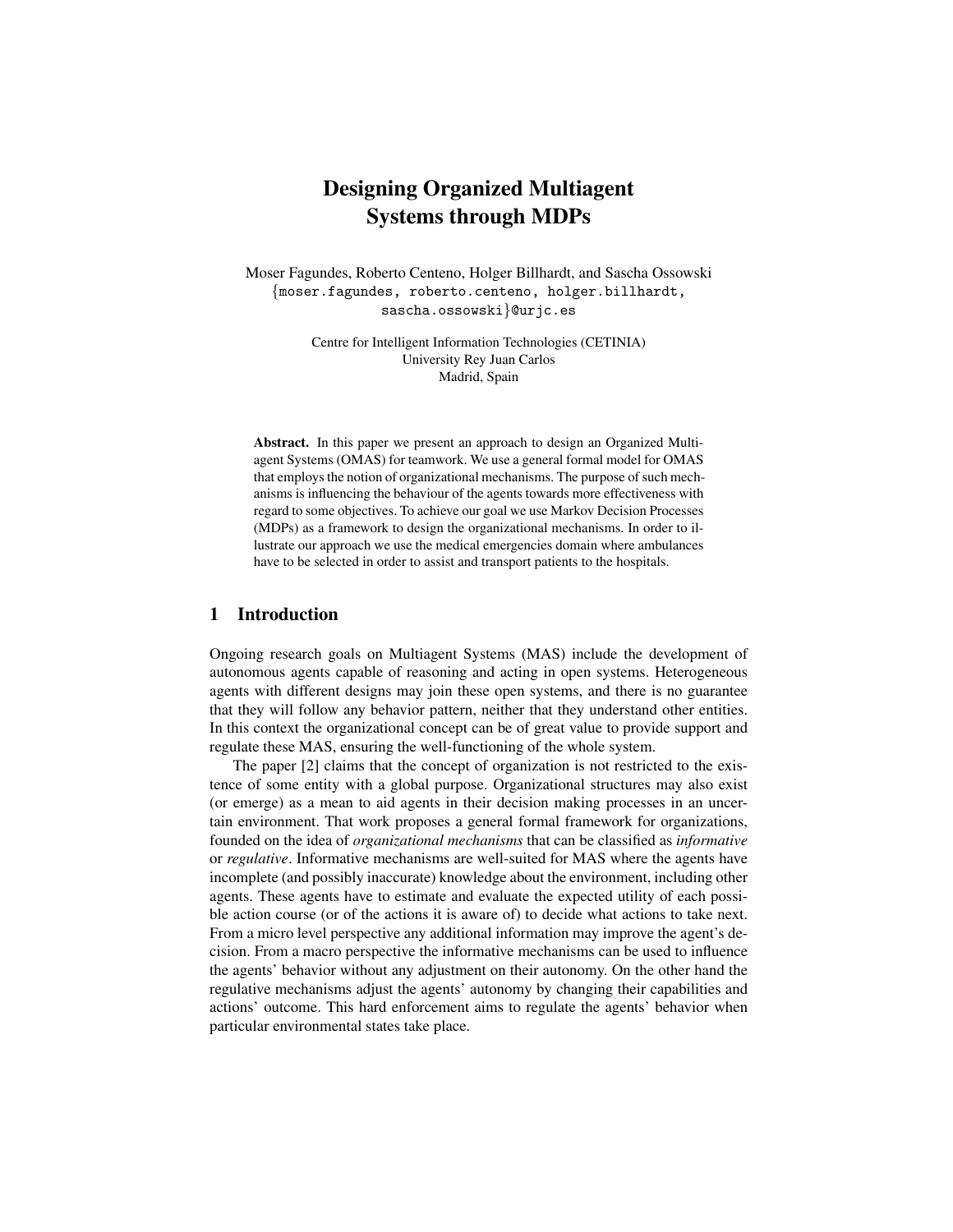In this paper we explore *organizational mechanisms* for efficient teamwork in an Organized Multiagent System (OMAS). To achieve our goal we design the organizational mechanisms with Markov Decision Processes (MDPs)[1]. Such Markovian models are well-known and have already been applied successfully in multiagent teaming [5]. To illustrate our approach we use the medical emergencies context where people request medical assistance for emergencies. The employment of advances on MAS to improve this type of medical service [4, 3] is an area of significant potential since agent systems provide tools to simulate and evaluate different organizational models before applying changes on real-world systems.

This paper is organized as follows: in Section 2 we define Organized Multiagent Systems and detail the organizational mechanisms to be explored along the paper; Section 3 presents our design for an OMAS for medical emergencies done with MDPs; finally in Section 4 we draw the conclusion and future work.

## 2 Organized Multiagent Systems

According to [2] an OMAS is a tuple  $\langle RA, A, \chi, \phi, x_0, \phi, OM \rangle$  where: *RA* is a set of rational agents; *A* is a possibly infinite action space that includes all possible actions that can be performed in the system;  $\chi$  is the environmental state space;  $\phi : \chi \times A^{[RA]} \times \chi \rightarrow [0..1]$  is the transition probability distribution which describes how the environment evolves as a result of agents' joint actions;  $x_0$  stands for the initial environmental state of the system;  $\varphi:RA \times \chi \times A \rightarrow \{0,1\}$  is the agents' capability function describing the actions the agents are able to perform in a given environmental state  $\varphi(a, x, ac) = 1$  ( $\varphi(a, x, ac) = 0$ ) means that an agent is able (not able) to perform action  $ac$  in the state  $x$ ; OM is a non-empty set of organizational mechanisms.

The organizational mechanisms *OM* can be divided in two kinds: *informative* and *regulative*. An informative organizational mechanism is a function that given a partial description of an internal state of an agent and taking into account the partial view that the mechanism has of the current environmental state, provides information:

$$
\Gamma\!:\!S^\prime \!\times\! \chi^\prime \!\!\rightarrow\! I
$$

where:

- *S*' represents the set of possible partial descriptions of agents' internal states;
- $\chi'$  is the set of partial views of environmental states;
- *I* represents an information space.

The information provided may consist of a set of actions an agent can take but it is possibly not aware of, a recommendation of a particular action, or information about the consequences that a given action may have.

Regulative mechanisms produce modifications in the environment with the aim to improve the system's behavior from a macro level perspective. They can be divided in two types:

– An *incentive* mechanism ϒ*inc* for an OMAS is a function that given a description of the environmental state of OMAS produces changes in the transition probability distribution of OMAS: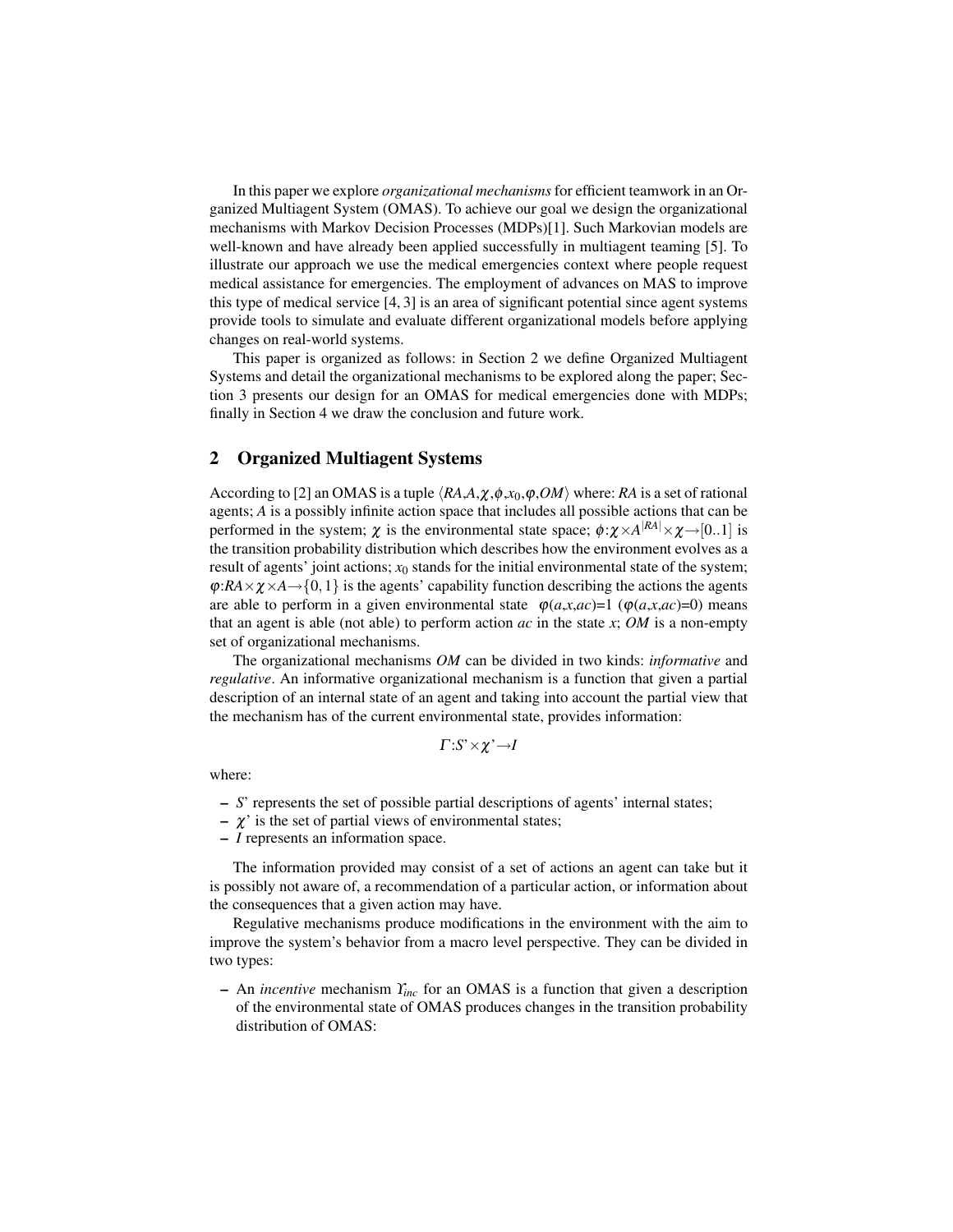$$
\Upsilon_{inc}:\chi^{\prime}\rightarrow[\chi\times A^{|RA|}\times\chi\rightarrow[0..1]]
$$

– A *coercive* mechanism ϒ*coe* for an OMAS is a function that given a description of the environmental state of OMAS produces changes in the agent's capability function of OMAS:

$$
T_{\text{coef}}:\chi^*\!\rightarrow\! [RA \times \chi \times A \rightarrow \{0,1\}]
$$

## 3 An OMAS Approach for Medical Emergencies

Different emergency centres may have different ways for handling their assistances, however they have common roles and procedures: centres receive help requests and send ambulances to assist the patients; if the ambulance crew is not able to provide the adequate treatment in situ, then the patient is transported to a hospital.

#### 3.1 OMAS Specification

In our medical emergencies OMAS the rational agents can play one of the following roles: *ambulance*, *patient* or *hospital*. It is assumed that the system has *p* ambulances, *q* patients and *r* hospitals.

> $RA = \{ambulance_1, ..., ambulance_p, patient_1, ..., patient_q, \}$  $hospital_1, ..., hospital_r$

The action space A consists of: *move* for moving to an adjacent position; *assist<sup>j</sup>* for establishing a commitment where an agent is going to assist the  $j<sup>th</sup>$  patient; *pick*<sub>j</sub> for picking the *j th* patient; *release<sup>j</sup>* for releasing the *j th* patient; *wait* for waiting for medical assistance; and *skip* for doing nothing.

$$
A = \{move, assist_j, pick_j, release_j, wait, skip\}
$$

An environmental state space consists of a set of features  $\chi = \Sigma_1 \times ... \times \Sigma_n$ , where each  $\mathcal{Z}_i$ ,  $1 \leq i \leq n$ , corresponds to a single feature. Each feature  $\mathcal{Z}_i$  can have a single value to be selected from a vector of possible values. The set of features to be specified in our MAS are decomposed in following subsets:

$$
\chi = \chi_{\text{ambulances}} \times \chi_{\text{ patients}} \times \chi_{\text{hospitals}}
$$

The χ*ambulances* is composed by the ambulances' state and position. Their state Ξ*as*[*i*] can assume the values *available*, what means the ambulance is not transporting a patient and consequently it is available to be assigned for an assistance, or *patient<sup>j</sup>* , what corresponds to *ambulance*<sup>*i*</sup> transporting *patient*<sup>*j*</sup>. The ambulances' position  $\mathcal{Z}_{ap[i]}$  can assume the value that corresponds to the area the ambulance is located in. Within  $\chi_{\text{patterns}}$  the feature  $\mathcal{Z}_{pp}[j]$  corresponds to the *patient*<sub>*j*</sub>'s position, while the feature  $\mathcal{Z}_{ps}[j]$  stands for *patientj*'s state. The patient's initial state is *healthy*, but when she gets *sick* she requests help and changes her state to *waiting*. When the ambulance begins the assistance the *patient<sub>j</sub>*'s state  $\mathcal{E}_{ps[j]}$  assumes the value *ambulance*. When the patient is hospitalized her state assumes the value *hospital* until she becomes *healed*. Finally, the *hospitalk*'s location is represented in the feature  $\mathcal{E}_{hp[k]}$ .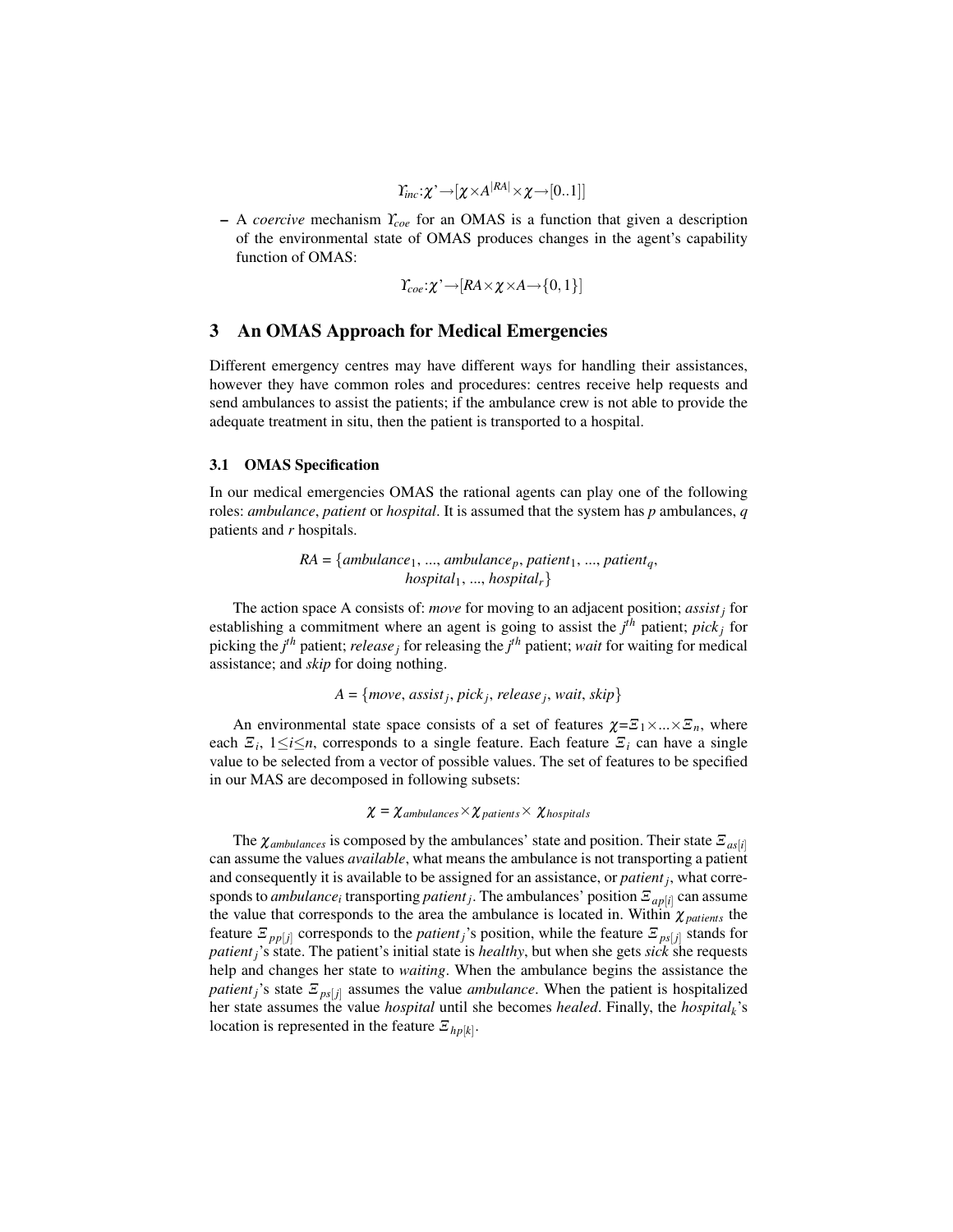$\chi_{\text{ambulances}} = \Xi_{as[1]} \times ... \times \Xi_{as[p]} \times \Xi_{ap[1]} \times ... \times \Xi_{ap[p]}$  $\chi_{\textit{patients}} = \Xi_{\textit{ps}[1]} \times ... \times \Xi_{\textit{ps}[q]} \times \Xi_{\textit{pp}[1]} \times ... \times \Xi_{\textit{pp}[q]}$  $\chi_{hospitals} = \Xi_{h p[1]} \times ... \times \Xi_{h p[r]}$  $\mathcal{Z}_{as[i]} = \{available, patient_1, ..., patient_q\}$  where  $1 \leq i \leq p$  $\mathbb{E}_{\text{ap}[i]} = \{\text{area}_1, \dots, \text{area}_n\}$  where  $1 \leq i \leq p$  $\mathcal{Z}_{ps}[j] = \{ \text{healthy}, \text{ sick}, \text{waiting}, \text{ambulance}, \text{ hospital}, \text{healed} \}$  where  $1 \leq j \leq q$  $\mathbb{E}_{pp[j]} = \{area_1, ..., area_n\}$  where  $1 \leq j \leq q$  $E_{hplk}$  = {*area*<sub>1</sub>, ..., *area*<sub>*n*</sub>} where 1 ≤*k* ≤ *r* 

The set of available actions for a rational agent in a particular environmental state is given by a capability function  $\varphi:RA \times \chi \times A \rightarrow \{0,1\}$ . Table 1 summarizes the set of available actions (column *A*) for the agents (column *RA*) in particular environmental states (column  $\chi$ ). In example, the action *move* is available for ambulances in all states of the world. The action  $pick_j$  is available for an ambulances only in environmental states where the ambulance and *patient j* occupy the same physical position, the ambulance is available and patient is waiting for medical assistance.

| RA                     | IА   | χ                                                                                                                                        |
|------------------------|------|------------------------------------------------------------------------------------------------------------------------------------------|
| $ambulancei$ move      |      | ALL                                                                                                                                      |
|                        |      | <i>assist<sub>j</sub></i> $ E_{as[i]}=available\rangle \wedge (E_{ps[j]}=waiting)$                                                       |
|                        |      | $ pick_j $ $(\mathcal{Z}_{ap[i]} = \mathcal{Z}_{pp[j]}) \wedge (\mathcal{Z}_{as[i]} = patient_j) \wedge (\mathcal{Z}_{ps[j]} = waiting)$ |
|                        |      | release <sub>j</sub> ( $\mathcal{E}_{as[i]}$ =patient <sub>j</sub> ) $\wedge$ ( $\mathcal{E}_{ps[i]}$ =ambulance)                        |
| hospital <sub>k</sub>  |      | $ pick_j $ $(\mathcal{Z}_{hp[k]} = \mathcal{Z}_{pp[j]}) \wedge (\mathcal{Z}_{ps[j]} = sick)$                                             |
|                        |      | $\sqrt{ rel\>{case}_j \mathcal{E}_{ps}[j]}$ =healed                                                                                      |
| $ $ <i>patient</i> $ $ | move | $\mathcal{E}_{ps[j]}$ =healthy                                                                                                           |
|                        | wait | $\overline{\mathcal{E}}_{ps[j]}$ =sick                                                                                                   |
| ALL.                   | skip | AI.                                                                                                                                      |

Table 1. Capabilities for agents involved in the medical emergencies domain.

The function  $\varphi$  defines the agents' capabilities for particular states of the world, but it does not provide information regarding how the environment evolves when an agent executes an action. Such environmental modifications are driven by the transition function  $\phi: \chi \times A^{|RA|} \times \chi \rightarrow [0..1]$ , which gives the probability distribution over states of the world that can take place through the execution of actions on the current state.

To specify the function  $\phi$  for each  $x \in \chi$  can be exhausting for a  $\chi$  with a high number of features. In order to facilitate the specification of  $\phi$  (qualitative and quantitatively) we use the following rules<sup>1</sup>:

<sup>&</sup>lt;sup>1</sup> The rules were specified taking into account that the agents are capable of executing the given actions in the current state of the world - in other words, actions were already filtered by the capability function  $\varphi$  (e.g. in the rule (r2) we assume the condition (( $\Xi_{as}[i] = available$ ) ∧  $(\Xi_{ps[i]} = waiting)$ ) holds).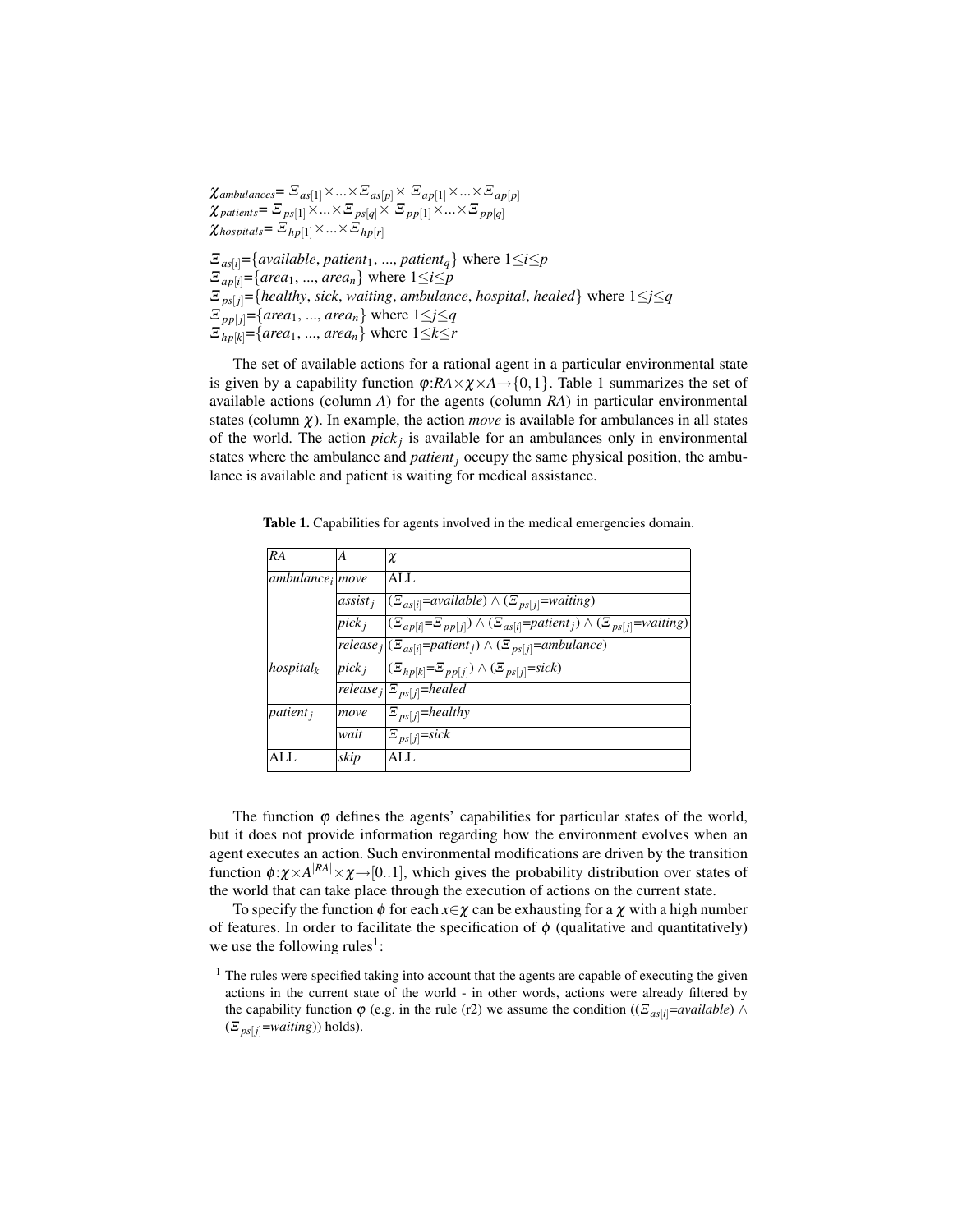- (r1) if *ambulance*<sub>*i*</sub> executes *move* then she will move to the adjacent position; if  $\mathcal{Z}_{as}[i] = patient_j$ and  $\mathcal{Z}_{ps}[j]$ =ambulance then  $\mathcal{Z}_{pp}[j]$  assumes the same value of  $\mathcal{Z}_{ap}[i]$  (if *ambulance*<sup>*i*</sup> is transporting *patient<sup>j</sup>* then their position have to be the same);
- (r2) if *ambulance*<sup>*i*</sup> executes *assist<sub>j</sub>* then  $\mathcal{Z}_{as[i]}$ =*patient<sub>j</sub>*;
- (r3) if *n* ambulances execute the *pick*  $_j$  (pick the same patient) at the same time then the chances of success for each one is  $1/n$ ; if  $ambulance_i$  is successful then  $\mathcal{Z}_{as[i]} = patient_j$ and  $\mathcal{Z}_{ps}[i] = \text{ambulance}$ , otherwise  $\mathcal{Z}_{as}[i] = \text{available}$ ;
- (r4) if *ambulance*<sup>*i*</sup> executes *release*<sub>*j*</sub> then  $\Xi_{as[i]}$ =*available* and  $\Xi_{ps[j]}$ =*sick*;
- (**r5**) if *hospital*<sub>*k*</sub> executes *pick*<sub>*j*</sub> then  $\mathbb{E}_{ps[j]}$ =*hospital*;
- (**r6**) if *hospital<sub>k</sub>* executes *release*<sub>*j*</sub> then  $\mathcal{E}_{ps[j]}$ =*healthy*;
- (r7) if *patient<sup>j</sup>* executes *move* then she will move to the adjacent position;
- (r8) if *patient<sub>j</sub>* executes *wait* then  $\mathcal{E}_{ps[j]}$ =*waiting*.

In exception of (r3) the remaining rules are deterministic. However these rules can be easily modified in order to model the uncertainty on the agent's actions. In example in (r1) the *move* action can be adjusted to have a probability *p* of success and (1-*p*) of remaining in the same position.

#### 3.2 Organizational Mechanisms

As previously stated organizational mechanisms consist of processes for regulating the behavior of agents. To model such processes we create a set of organizational actions *AOM* to represent the mechanisms and specify a reward function *ROM* that motivates the OMAS to behave like a MDP<sup>2</sup>. There is no necessity for extending the transition function  $\phi$  since the organizational mechanisms do not cause changes on the environment features.

In our application the organizational action space  $A_{OM}$  contains informative mechanisms (aom1–2) and a regulative mechanism (aom3):

- (aom1) inform *ambulance*<sup>*i*</sup> that *patient*<sub>*j*</sub> at *area*<sub>*x*</sub> is waiting for assistance;
- (aom2) inform *ambulance*<sup>*i*</sup> that *patient*<sup>*j*</sup> at *area*<sup>*x*</sup> is already attended;

(aom3) change probabilities for ambulance*i*'s *move* in order to cover an *areax*.

The informative mechanism represented in (aom1) benefits the ambulances placed nearest the patient. The second mechanism (aom2) aims to avoid situations where multiple ambulances go for the same patient. Finally (aom3) intends to keep the city without undercovered areas where no ambulance is available. The reward function  $R_{OM}$  defines rewards for executing these organizational actions in particular situations:

(rwom1)  $R_{OM}((\mathcal{Z}_{as[i]}=available) \wedge (\mathcal{Z}_{ps[j]}=waiting)$ , *aom1*)=*r1* and *r1* is normalized in the interval [0..1], where *r1*=1 for the nearest ambulance and *r1*=0 for farthest ambulance;

<sup>&</sup>lt;sup>2</sup> A MDP can be described as a tuple  $\langle S, A, T, R \rangle$ , where: *S* is a finite set of states of the world; *A* is a finite set of actions;  $T: S \times A \rightarrow \pi(S)$  is a state-transition function, giving for each state and action, a probability distribution over states of the world  $(T(s_i, a, s_j))$  for the probability of executing *a* at  $s_i$ , and ending at  $s_j$ );  $R: S \times A \rightarrow \mathbb{R}$  is a reward function that gives the expected immediate reward gained by the agent for taking each action in each state of the world (*R*(*si* ,*a*) for the reward executing *a* at *si*).